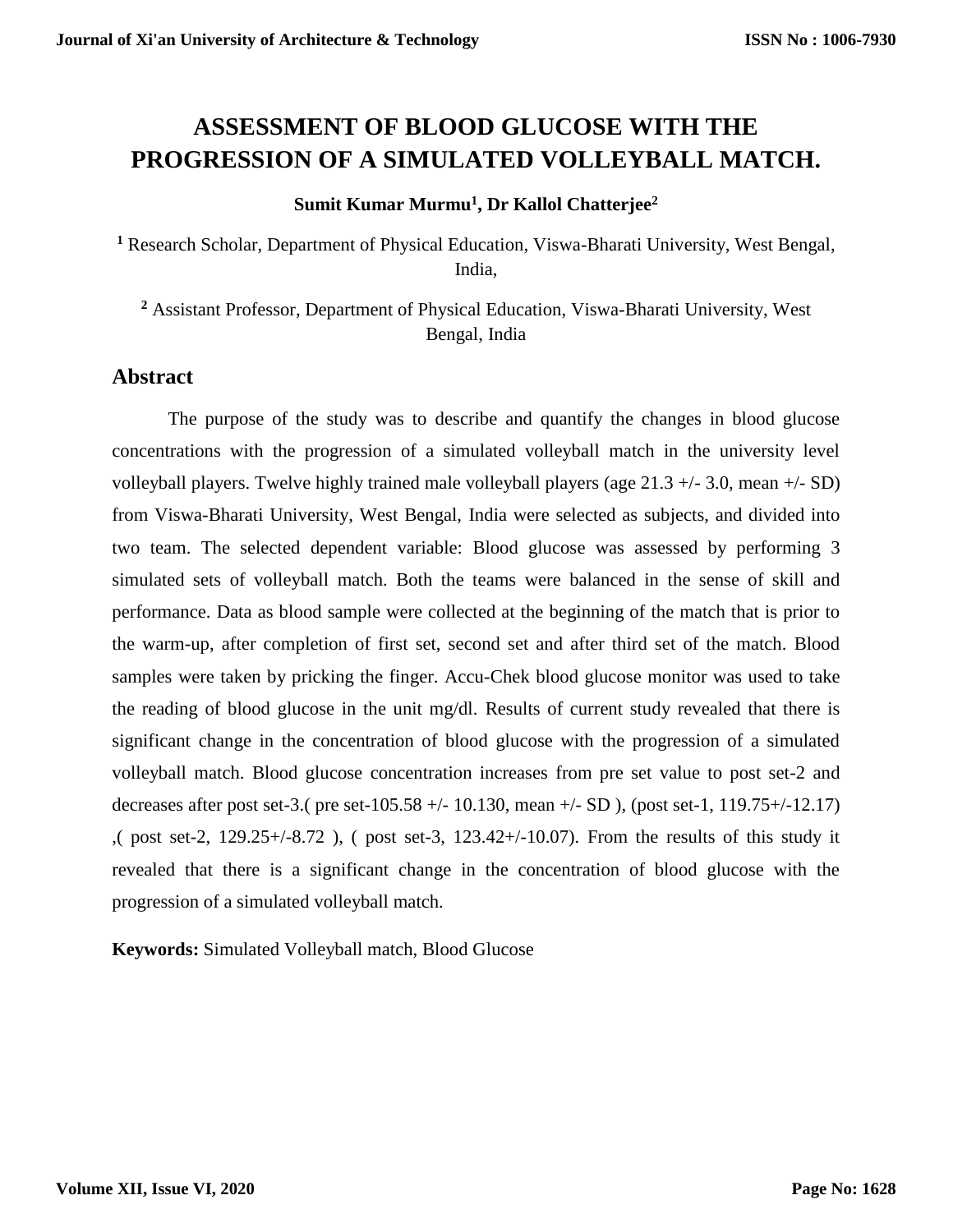#### **INTRODUCTION**

Playing style of volleyball requires players to execute short bursts of high intensity exercise with period of rest or moderate-intensity activities for a long period. At present there is relatively little information available on physiological demand of glucose while playing volleyball at university level. When we engage in physical activity we need to be especially aware of changes in blood glucose levels as our body burns extra glucose for energy. This can help us to avoid problems like low blood glucose (hypoglycemia). Being aware of changes in blood glucose during physical activity is especially important if anyone takes certain diabetes medications that increase risk for hypoglycemia. Physical activities of prolonged duration and low intensity typically cause blood glucose to decrease, but not to a problematic level. Monitoring before, during and after training several times so that we can understand and anticipate exercise-related changes in blood glucose. Physical activity can affect blood glucose levels long after the physical activity is finished. In fact, blood glucose may continue to decrease up to 16 to 24 hours after one has finished exercising, depending on how long one has exercised and intensity level. This is because the glucose stored in our muscles is used first for energy when we exercise. After the exercise, body will take glucose out of bloodstream to replenish these glucose stores, resulting in lower levels of blood glucose**.** There are activities and exercise that may increase the blood sugar. This is because the activity may release glucose counterregulatory hormones, such as epinephrine (adrenaline) that opposes the action of insulin and raises the blood sugar. A classic example of this is bench- pressing free weights. It's difficult to generalize, though, since other anaerobic activities will still lower blood sugar.

## Methodology

#### **Selection of subject**

For the purpose of the study 12 university level volleyball players from Department of Physical Education, Vinay Bhavana, Visva-Bharati University, Santiniketan, Birbhum, West Bengal, India were taken. Age of players were ranging between 19 to 26 years. The subjects were thoroughly acquainted with the testing procedure as well as the purpose and significance of the stud. A thorough orientation of requirements during the testing procedures and blood glucose test through glucose monitor were made for successful completion of study.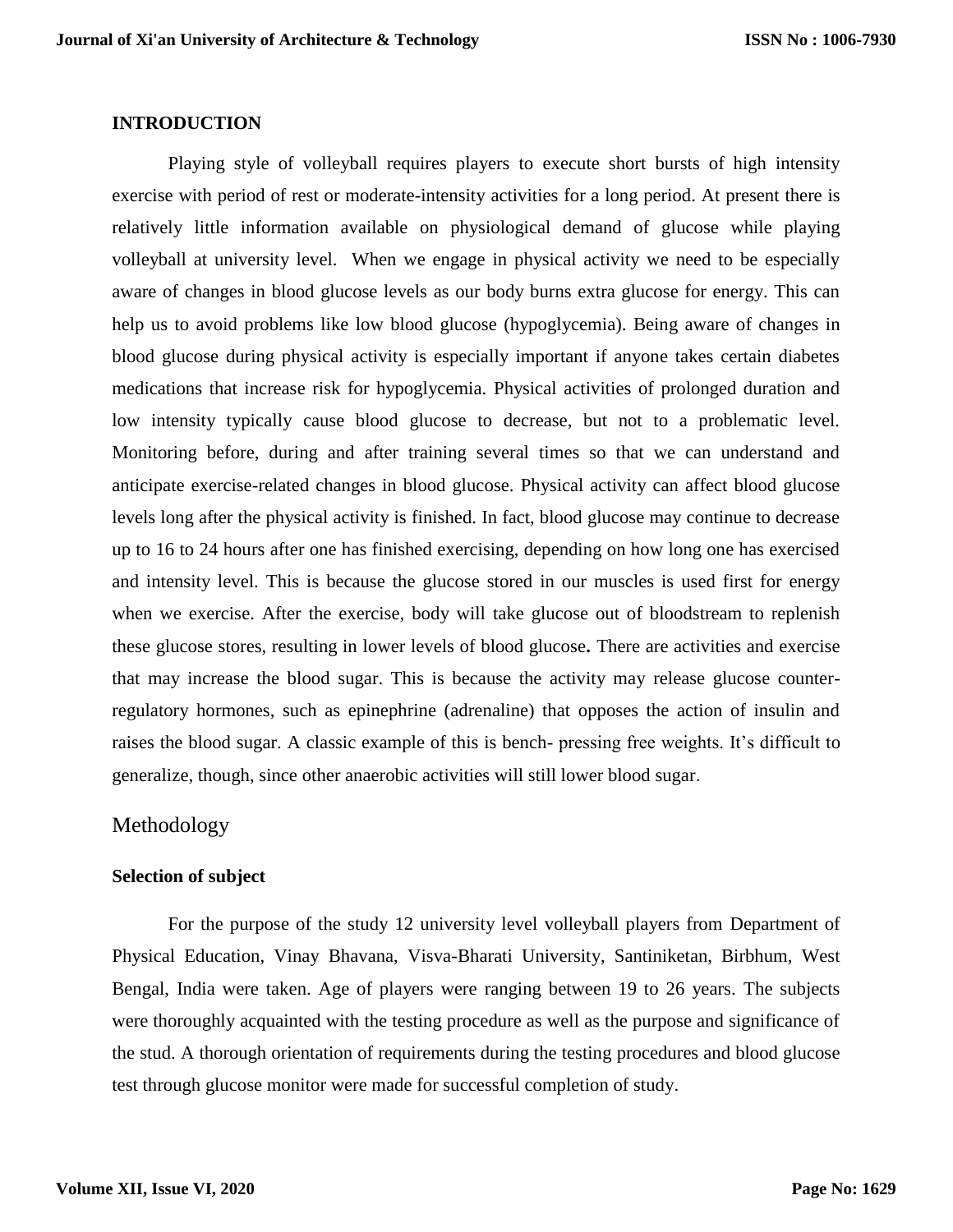## **Collection of data**

The data on selected physiological variable- blood glucose were collected by employing the standard testing procedures available in the literature with the help of Accu-Chek blood glucose monitor. Blood sample as data were taken four times( pre set, post set1, post set2 and post set 3) in a 3 sets game, blood was taken by pricking the fingers of players and inserted in the glucose monitor, and reading shown in mg/dl is recorded as data. This data was collected on the volleyball court of Department of Physical Education, Vinay Bhavana, Visva-Bharati University, Santiniketan, Birbhum, and West Bengal, India

#### **Selection of variable and it's criterion measures**

Table 1 represents the blood glucose which was selected for this study.

| $\mathsf{D}$ . No. | variable             | units | Criterion measures       |
|--------------------|----------------------|-------|--------------------------|
|                    | <b>Blood Glucose</b> | Mg/dl | <b>Accu-Chek Glucose</b> |
|                    |                      |       | Monitor                  |

#### **Findings & Discussion Table: 2 Descriptive Statistics**

#### **Mean & SD of the Subjects in Pre Test, Post Test 1, Post Test 2 and Post Test 3 in case of**

| <b>Blood Glucose</b> |                 |             |                  |    |  |  |
|----------------------|-----------------|-------------|------------------|----|--|--|
| <b>UNIT</b>          |                 |             | STD.             |    |  |  |
|                      |                 | <b>MEAN</b> | <b>DEVIATION</b> | N  |  |  |
|                      | <b>Pre Test</b> | 105.5833    | 10.13059         | 12 |  |  |
| mg/dl                | Post Test 1     | 119.7500    | 12.17393         | 12 |  |  |
|                      | Post Test 2     | 129.2500    | 8.71910          | 12 |  |  |
|                      | Post Test 3     | 123.4167    | 10.06757         | 12 |  |  |

In the table no. 1 means of the subjects in Pre Test, Post Test 1, Post Test 2 and Post Test 3 in case of Blood Glucose are 105.5833, 119.7500, 129.2500 and 123.4167 respectively, whereas SD are 10.13059, 12.17393, 8.71910 and 10.06757.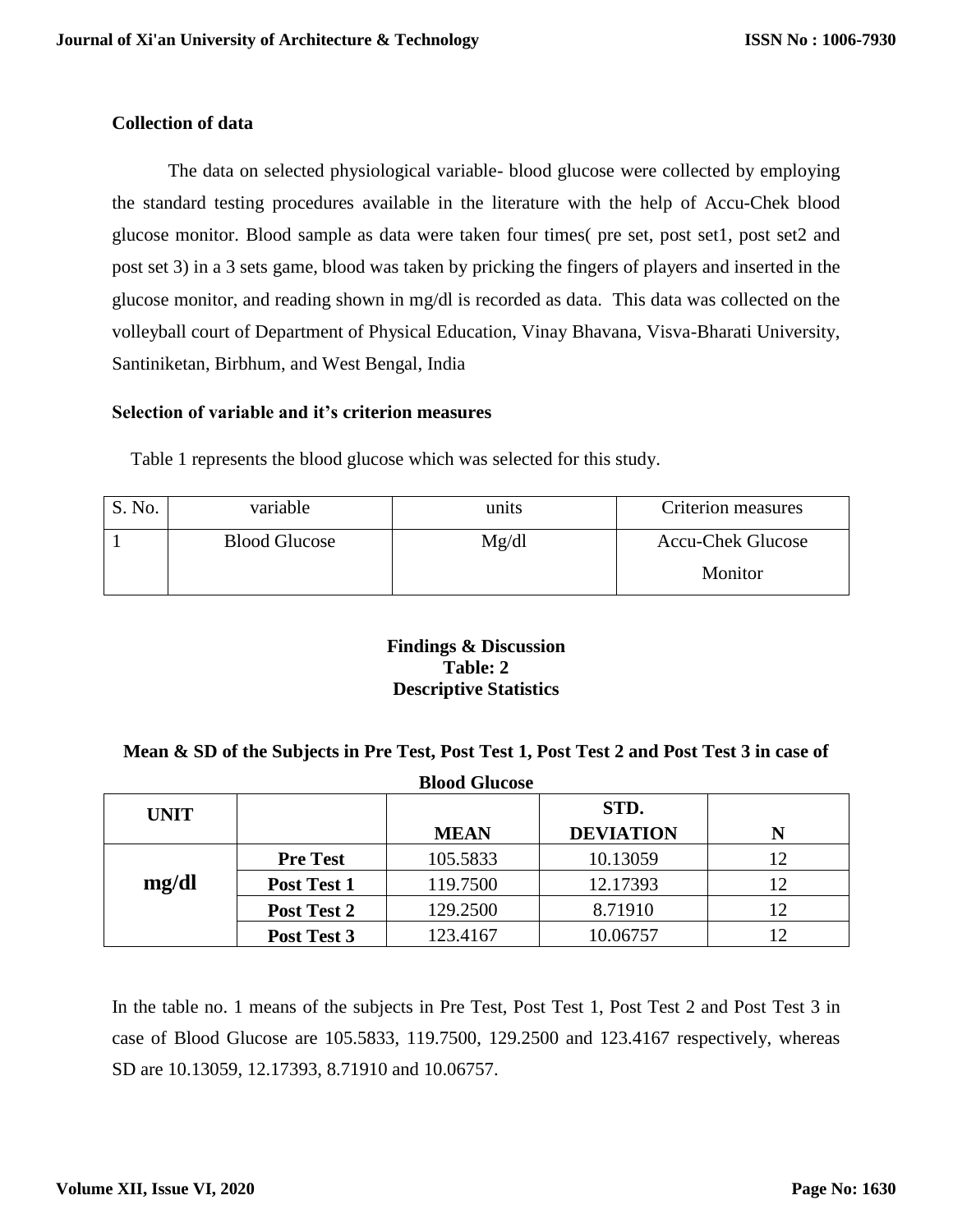

## FIGURE 1

## GRAPHICAL REPRESENTATIONS OF MEAN AND STANDARD DEVIATION SCORES OF BLOOD GLUCOSE AT PRE TEST, POST SET 1, POST SET 2 & POST SET 3.

**Table: 3 Mauchly's Test of Sphericity**

|                        | Approx.       |    |      |             |         |        |
|------------------------|---------------|----|------|-------------|---------|--------|
| <b>Within Subjects</b> | Chi-          | df |      | Greenhouse- | Huynh-  | Lower- |
| <b>Effect</b>          | <b>Square</b> |    | Sig. | Geisser     | Feldt   | bound  |
| <b>Blood Glucose</b>   | 722           |    | .982 | .955        | $000$ . | .333   |

#### **FINDINGS**

In the above table no. 2 (Mauchly's Test of Sphericity) the p-value or significance value is .982 which is greater than 0.05 (P>0.05), so we do not accept the hypothesis that the variances of the differences between levels were not significantly different. In other words the assumption of sphericity has not been violated. If it would be violated then we would have to use Greenhouse-Geisser or Huynh-Feldt or Lower-bound for making an adjustment to the degrees of freedom of the repeated measures ANOVA.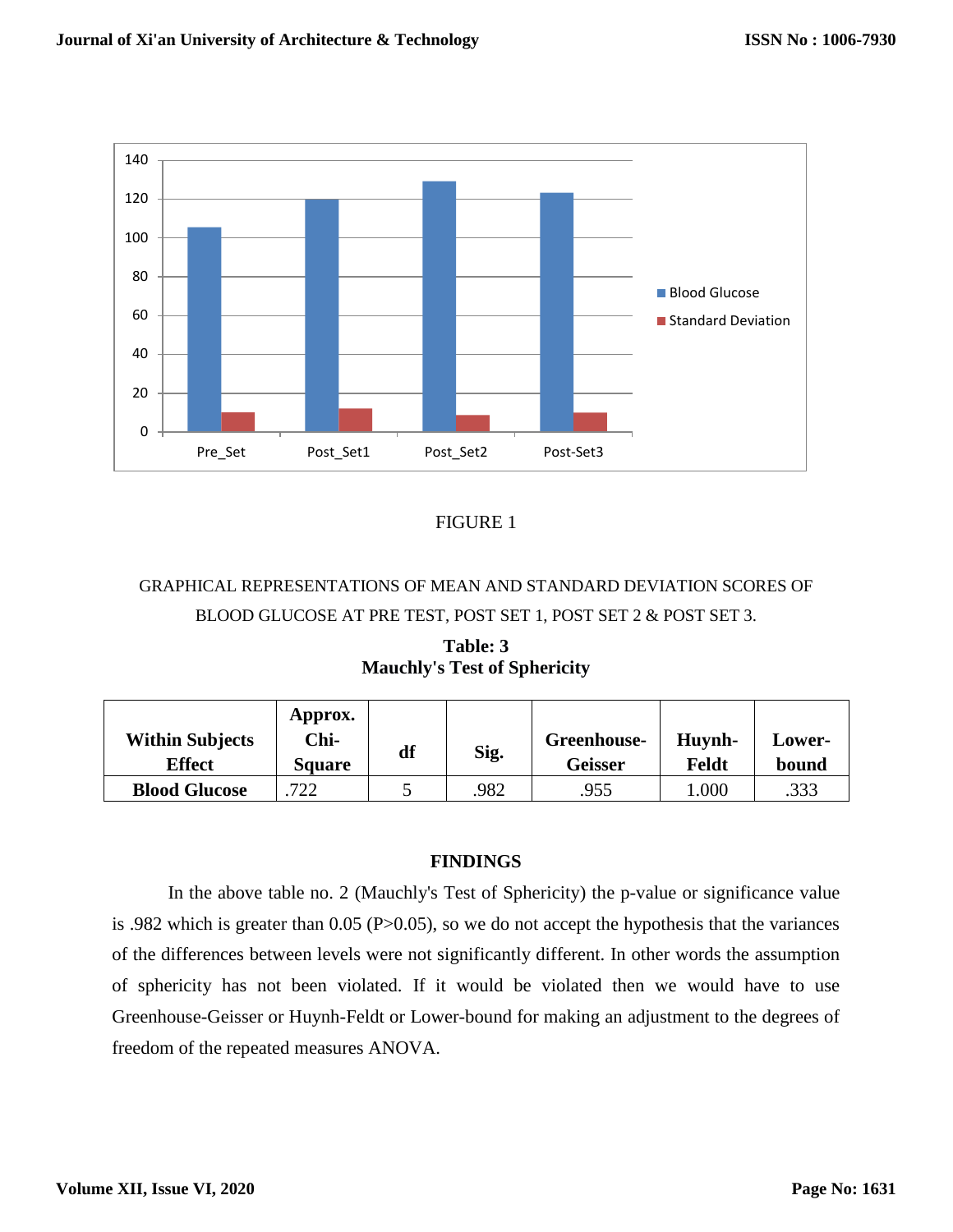#### **Table: 4 Tests of Within-Subjects Effects**

## **Repeated Measures ANOVA Among the Subjects in Pre Test, Post Test 1, Post Test 2 and Post Test 3 in case of Blood Glucose**

| Unit  | <b>Source</b>        | <b>Type III</b><br>Sum of<br><b>Squares</b> | df | <b>Mean</b><br><b>Square</b> | F       | p-value<br>(Sig.) |
|-------|----------------------|---------------------------------------------|----|------------------------------|---------|-------------------|
|       | <b>Blood Glucose</b> | 3649.667                                    | 3  | 1216.556                     |         |                   |
| mg/dl | <b>Error</b> (Blood  | 2164.833                                    | 33 | 65.601                       | 18.545* | $.000*$           |
|       | Glucose)             |                                             |    |                              |         |                   |

**\*Significant at 0.05 level, F0.05 (3,27) = 2.96, or p≤0.05**

## **FINDINGS**

In the above table no. 3 (Repeated Measures ANOVA) it has been found that 'F' value and 'P' value are 18.545 and .000 with 3/33 degrees of freedom in Pre Test, Post Test 1, Post Test 2 and Post Test 3 in case of Blood Glucose which clearly indicates that 'P' value (.000) is less than 0.05 level of significance (P<0.05). So there is significant difference on blood glucose within the subjects.

#### **Table: 5**

## **Bonferroni Post-Hoc Test Among Pre Test, Post Test 1, Post Test 2 and Post Test 3 in case of Blood Glucose**

| <b>VARIABLE</b> | <b>GROUP</b>    |                    |             |             |       | <b>Mean</b>       | p-value |
|-----------------|-----------------|--------------------|-------------|-------------|-------|-------------------|---------|
|                 | <b>Pre Test</b> | <b>Post Test 1</b> | Post Test 2 | Post Test 3 |       | <b>Difference</b> | (Sig.)  |
| <b>Blood</b>    | 105.5833        |                    |             | 123.4167    | 2.910 | $-17.833$         | $.000*$ |
| <b>Glucose</b>  |                 | 119.75             |             | 123.4167    | 3.151 | $-3.667$          | 1.000   |
| Unit: mg/dl     |                 |                    | 129.25      | 123.4167    | 3.321 | 5.833             | .640    |
|                 | 105.5833        | 119.75             |             |             | 3.529 | $-14.167$         | $.012*$ |
|                 | 105.5833        |                    | 129.25      |             | 3.562 | $-23.667$         | $.000*$ |
|                 |                 | 119.75             | 129.25      |             | 3.322 | $-9.500$          | .093    |

**\*Significant at 0.05 level or p≤0.05**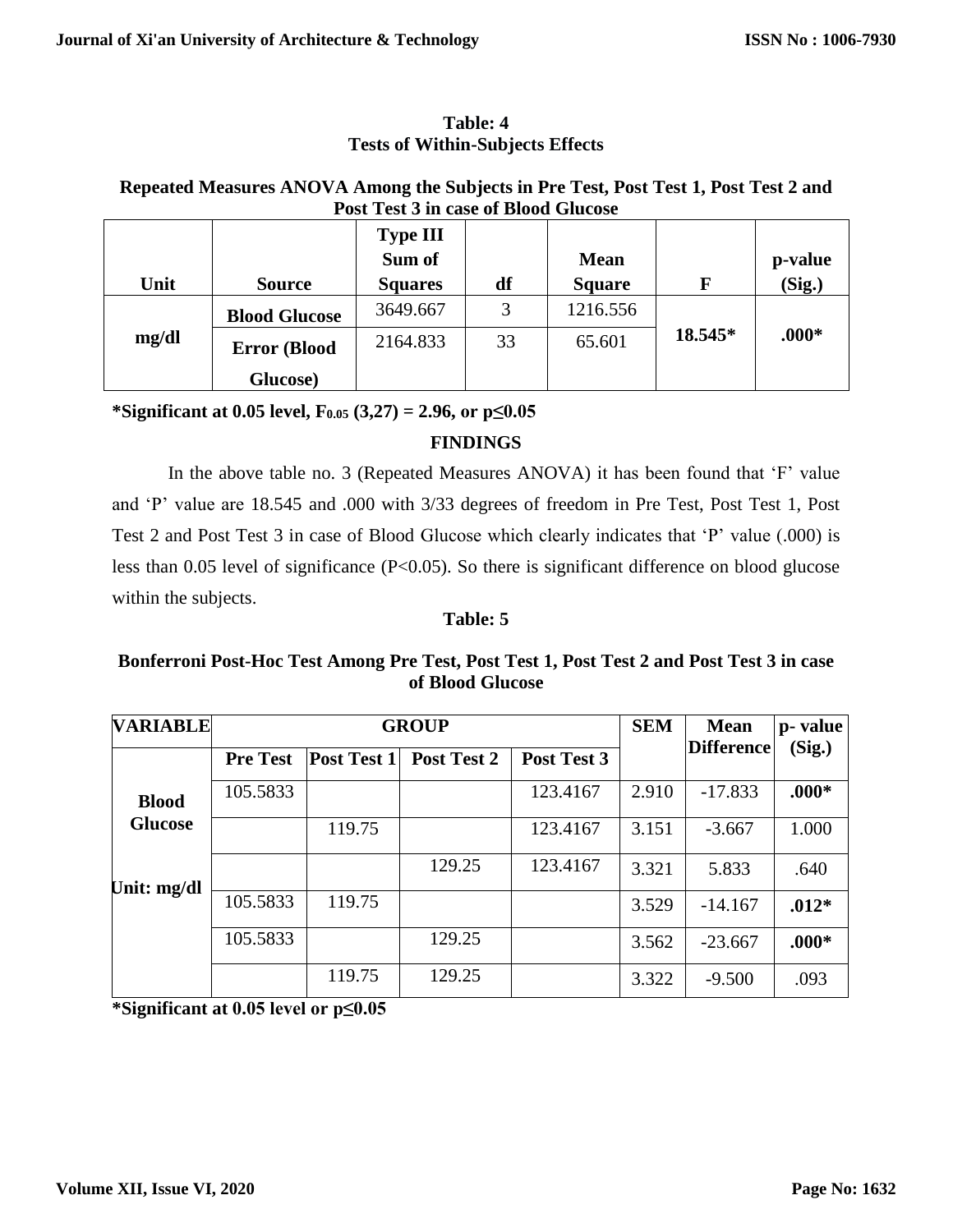#### **FINDINGS**

From the table no. 4 (Bonferroni Post-Hoc Test) it has been evident that there is significant difference between Pre Test and Post Test 1, Pre Test and Post Test 2 & Pre Test and Post Test 3. Whereas there is difference but not statistically significant difference between Post Test 1 and Post Test 2, Post Test 1 and Post Test 3 & Post Test 2 and Post Test 3.

#### **Discussion of findings**

The purpose of the study was to investigate the effect of simulated volleyball match on the blood glucose with the progression of match on university level volleyball players at prior to the match, after completion of first set, after completion of second set and after completion of third set. From the findings it has been found that there is significant change in the concentration of blood glucose with the progression of a simulated volleyball match. Blood glucose concentration increases from pre set value to post set-2 and decreases after post set-3.( pre set-105.58  $+/-$ 10.130, mean +/- SD ), (post set-1, 119.75+/-12.17) ,( post set-2, 129.25+/-8.72 ), ( post set-3, 123.42+/-10.07). From the results of this study it revealed that there is a significant change in the concentration of blood glucose with the progression of a simulated volleyball match. More clearly is to be said that there is significant effect of simulated tennis match on blood glucose of university level volleyball players. The reason behind significant effect may be the following facts.

Physical activity can cause blood glucose levels to rise. This can happen when body has an insufficient amount of available insulin and one performs intensive exercises. During vigorous exercise, the body drives a signal to the liver to release glucose that is being stored. In the lack of sufficient insulin, this flood of glucose can cause an instant rise in blood glucose.

There are activities and exercise that may increase the blood sugar. This is because the activity may release glucose counter-regulatory hormones, such as epinephrine (adrenaline) that opposes the action of insulin and raises the blood sugar. A classic example of this is bench- pressing free weights. It's difficult to generalize, though, since other anaerobic activities will still lower blood sugar. In another example, competitive activities will often raise the blood sugar. Someone about to run a race gets an epinephrine (adrenaline) surge that is part of the competitive drive, which may result in an elevated blood sugar during the race. In contrast, the blood sugar can drop during practice. **https://dtc.ucsf.edu/living-with-diabetes/activity-and-exercise/exerciseblood-sugar/ Exercise & Blood Sugar:: Diabetes Education Online-2020.** Many studies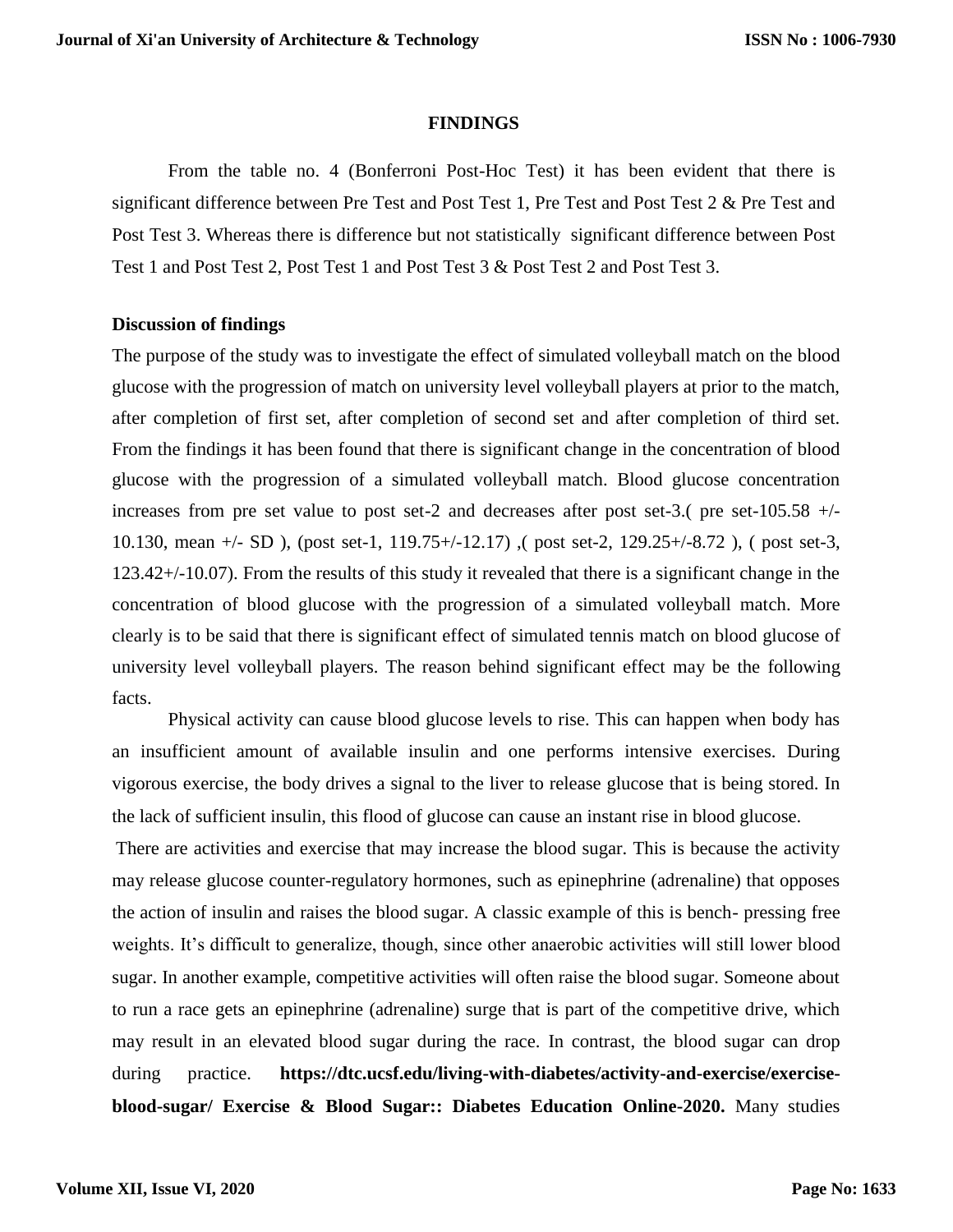which directly or indirectly support the present study like Johnwahren, Philipfelig et al 1971, Rodrigo V. Gomes et al 2011, Donovan, Casey M. et al 21997, Yoshio Suzuki et al 2015 etc.

#### **CONCLUSIONS**

It is concluded that there is a significant variation in the blood glucose with the progression of a simulated volleyball match of university level volleyball players.

#### **References**

1. Rodrigo V. Gomes, Aaron J. Coutts, Luis Viveiros, & Marcelo S. Aoki. (2011)." Physiological demands of match-play in elite tennis: A case study." *European Journal of Sport Science 11(2): 105-109.*

2. Johnwahren, Philipfelig, Gunvor Ahlborg, and Lennart Jorfeldt. (1971). "Glucose Metabolism during Leg Exercise in Man." *J Clin Invest 1971; 50: 2715-2725*

3. F. Brouns, N. J. Rehrer, W. H. M. Saris, E. Beckers, P. Menheere $\frac{1}{2}$  $\frac{1}{2}$  $\frac{1}{2}$ , F. Ten Hoor. (1989). "Effect of Carbohydrate Intake During Warming-up on the Regulation of Blood Glucose During Exercise." *Int J Sports Med 1989; 10: S68-S75*

4. Donovan, Casey M.; Sumida, Ken D. (1997). "Training enhanced hepatic gluconeogenesis: the importance for glucose homeostasis during exercise. *Medicine & Science in Sports & Exercise:" May 1997 - [Volume 29 -](https://journals.lww.com/acsm-msse/toc/1997/05000) Issue 5 - p 628-634*

**5**. Bergeron, M.F. (1990). Tennis: Tennis: A Physiological Profile A Physiological Profile During Matchplay During Matchplay. USTA Sports Science and Medicine Research Grant.

-Google Search-

<https://pubmed.ncbi.nlm.nih.gov/1752714/>

6. "IBM SPSS Statistics 25 Free Download." 2017. *Rahim soft*. https://rahim-soft.com/ibm-spssstatistics-25-free-download/ (May 1, 2020).